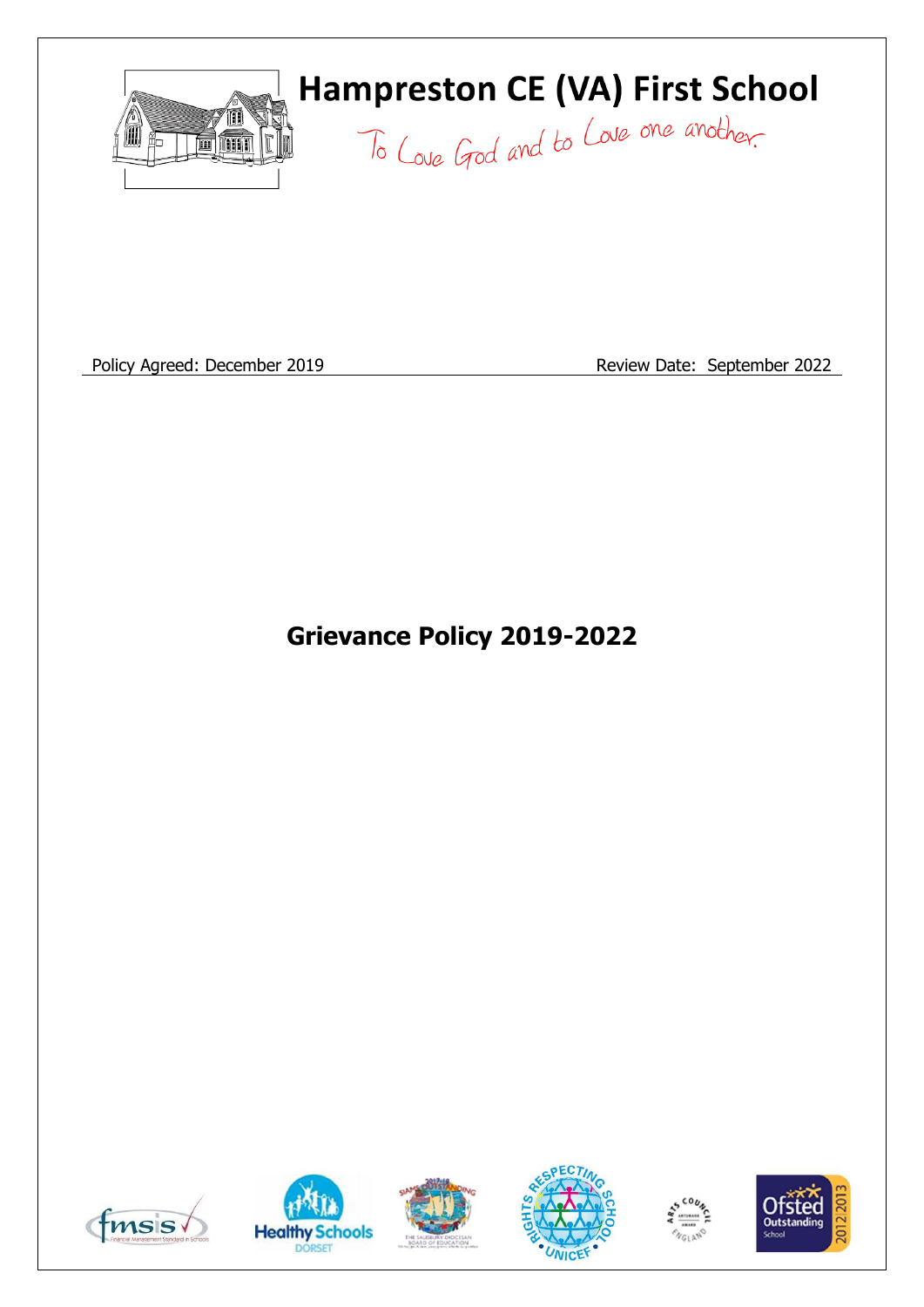# **1 Introduction**

1.1 Effective and harmonious day to day working relationships in Hampreston First School requires the commitment of everyone. The Governing Body, the Headteacher and senior management team are therefore committed to the resolution of problems encountered in the workplace as promptly and informally as possible.

1.2 In addition to promoting a common sense approach to solving problems, however, it is accepted that in some instances more formal measures may be necessary particularly where informal resolution of issues through day to day management does not satisfactorily resolve an employee's concerns and these are set out towards the end of the procedure.

1.3 It is recognised that a grievance procedure is a requirement of the school, but it must be emphasised that the procedure does not seek to replace day to day exchanges and management instructions between the Headteacher and staff. Every possible effort should be made to avoid recourse to the formal Grievance Procedure.

1.4 The aim of the procedure is to encourage a consistent and positive approach to resolving employee grievances, with the intention of achieving a mutually acceptable outcome.

1.5 Every effort should be made by all parties for grievances to be resolved at the informal stage of the procedure. The formal stages should be regarded as a last resort.

# **2 Scope**

2.1 This policy and procedure applies to all employees of Hampreston First School and has been recommended to all schools for adoption by the Local Authority (LA).

2.2 The LA is not able to accept liability for any actions, claims, costs or expenses arising out of a decision not to follow this recommended policy or procedure, where it is found that the Governing Body has been negligent or acted in an unfair or discriminatory manner in exercising its employment powers.

2.3 An employee may raise a grievance (see definition of grievance at paragraph 3) about any matter related to their employment at Hampreston First School although in the first instance the aim will be to resolve matters informally and promptly between themselves and the Headteacher or their line manager.

2.4 The Grievance Policy and Procedure may not apply in the first instance where the issue:

(a) relates to a complaint about harassment, bullying or victimisation (the School's Fairness & Dignity at Work Policy will apply)

(b) is already the subject of a collective grievance or dispute;

(c) relates to pay and conditions of a teaching employee (linked to the School Teachers Pay and Conditions Document) where there is a separate appeals process set out in the School's Pay Policy.

(d) relates to a non teaching employee and is a pay and grading issue that can be resolved by means of the County Council's agreed job evaluation scheme;

(e) relates to a non teaching employee and is about superannuation regulations where other appeal procedures apply;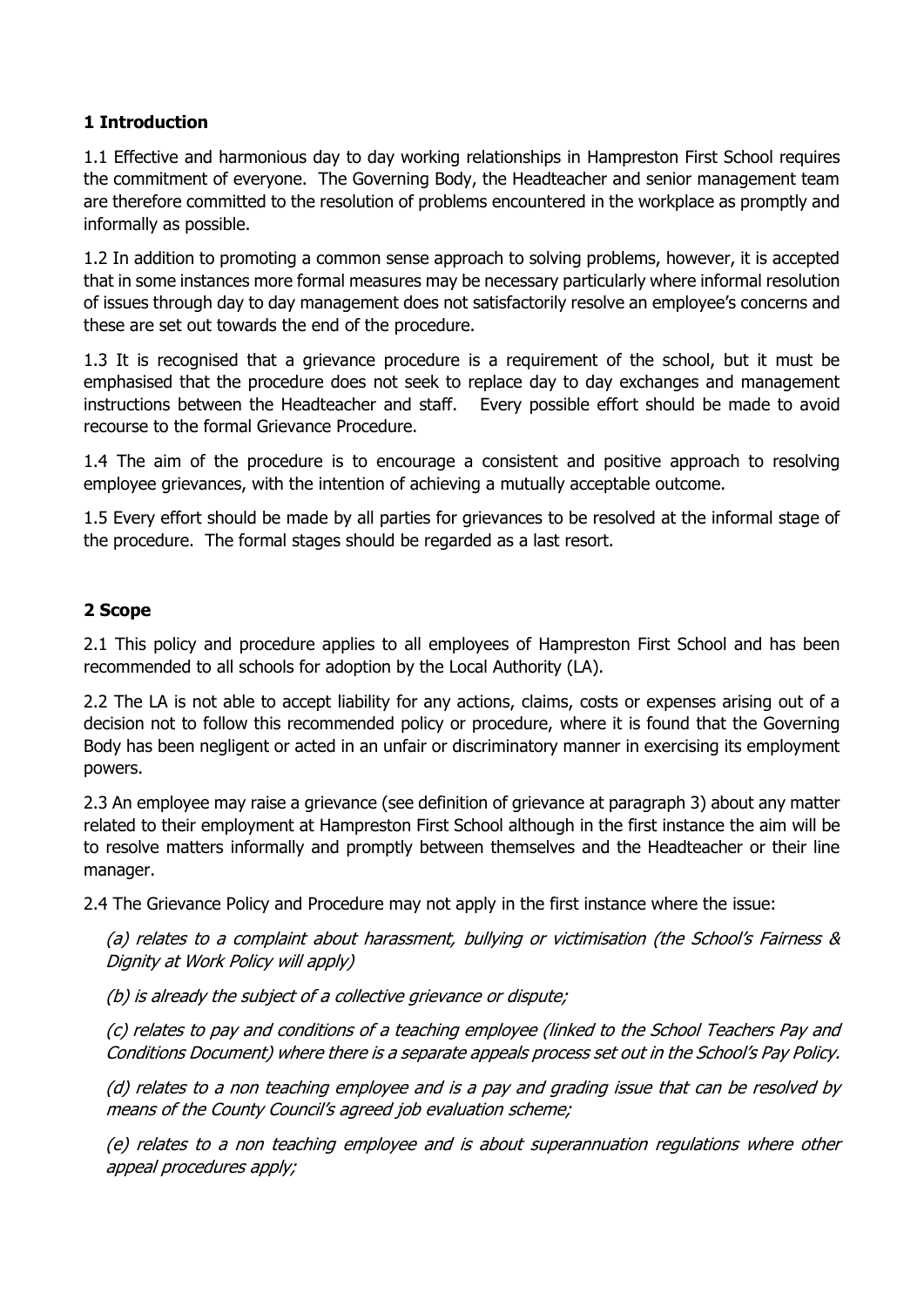(f) is in relation to a matter which is covered by another school policy which contains a resolution procedure.

Early advice should be sought from Human Resources regarding whether the grievance procedure is the most appropriate to follow

# **3 What Constitutes a Grievance?**

3.1 Grievances are defined in the ACAS Code of Practice as concerns, problems or complaints that employees raise with their employers.

3.2 Grievances may arise from a wide variety of issues, for example:-  $\cdot$  Not applying school policies or procedures correctly or fairly Unfair working practices Unreasonable requests Unfair management practices · Health & safety concerns

3.3 The following are examples of what will amount to a grievance in law:

- Complaints raised in a letter (where the sender can be identified)
- Complaints raised in an e-mail
- Complaints as part of a resignation letter
- Solicitor's letter (whether or not sent 'without prejudice')
- Other third party correspondence (where the sender can be identified)

3.4 Therefore if the complaint is in writing it is likely to qualify as a grievance. The word "Grievance" does not need to be used when the individual makes the complaint. If in any doubt the employee should be asked to clarify if they are raising a grievance.

#### **4 Responsibilities**

4.1 Employees are expected to raise issues of concern as soon as possible after they arise as part of the normal day to day interactions with managers and to co-operate with the school by allowing an informal resolution where possible before initiating the formal procedure. Employees are encouraged to seek advice and guidance from trade union/professional association representatives at any stage of the procedure.

4.2 The Headteacher and senior leadership team should promote a culture of open communication in the school which encourages staff to raise issues at an early stage and ensure that the procedure is applied fairly and consistently throughout the school. The Governing Body will ensure that such responsibilities are fulfilled.

# **GRIEVANCE PROCEDURE**

A brief summary of the procedure can be found at Appendix 1 - Grievance Procedure Flowchart.

#### **5 Raising a Grievance**

5.1 If it has not been possible to address concerns or issues through discussion, it may be appropriate to raise a grievance in writing.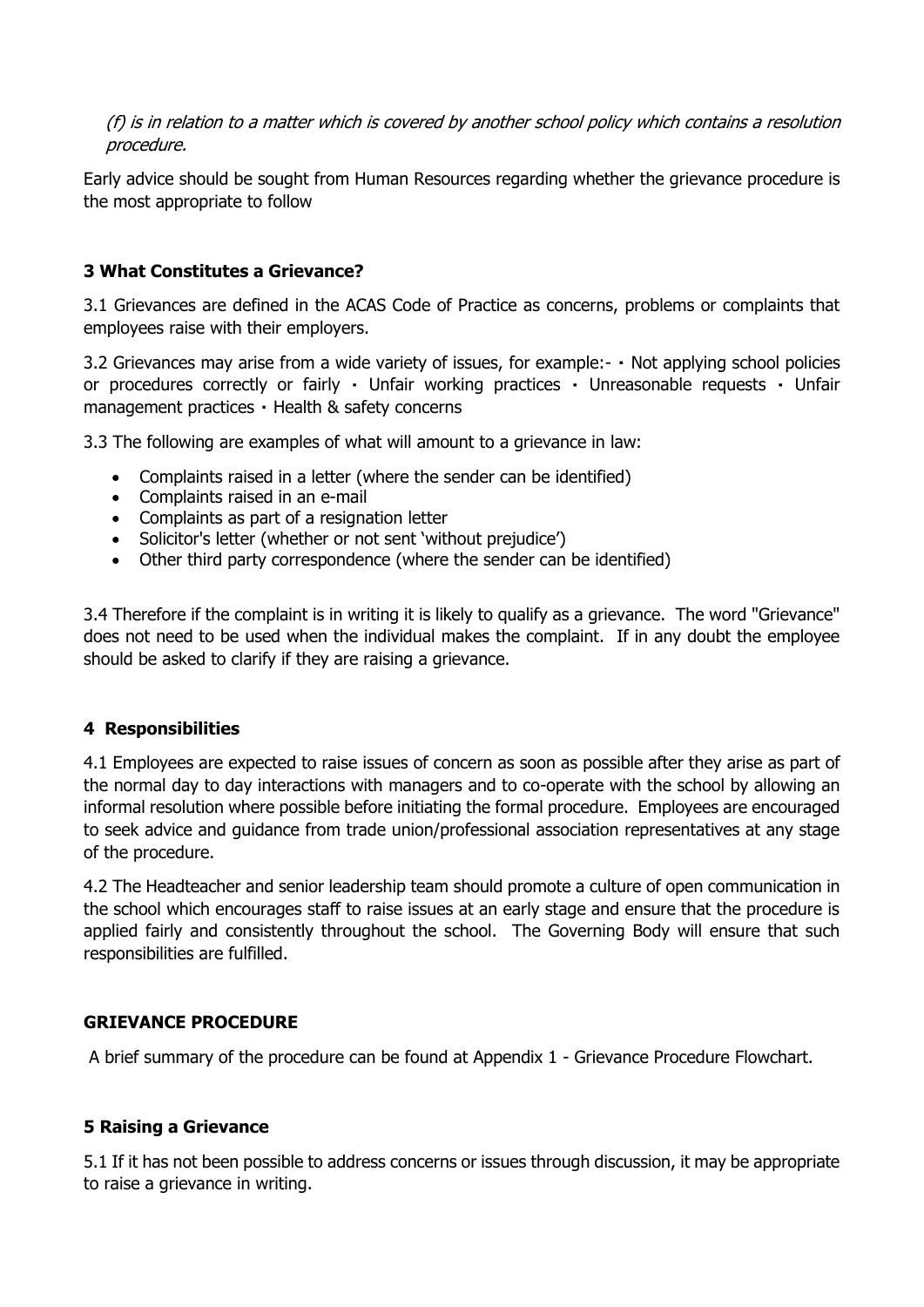5.2 An employee may raise a grievance which should be as soon as possible after the event or action which led to the grievance itself. Grievances should be submitted in writing and should include as much information about the grievance as possible. Any written grievance will ideally contain the following:-

- A description of the grievance itself;
- The cause of the grievance:
- The duration of the problem or issue:
- Any actions already taken to try and resolve it.
- The outcome sought.

5.3 Where grievances are sent direct to the Local Authority, they will be re-directed to the relevant school or in the case of grievances made against the Headteacher they will be sent to the Chair of Governors.

5.4 When a written grievance is received, the Headteacher should contact a Human Resources Officer from the Employee Relations service for advice.

# **6 Investigation**

6.1 A grievance investigation may be carried out at any time either as part of the informal or the formal grievance procedure. When an issue has been raised, the Headteacher or a member of the senior leadership team will consider whether an investigation needs to be conducted and by whom.

6.2 If it becomes clear during a formal hearing that further investigation is required, the hearing will be adjourned and once the investigation is complete the hearing will be reconvened and the findings considered.

6.3 An investigation is intended to be a fact finding exercise which is based on the actual grievance information provided by the employee. It can be used to establish the exact nature of the grievance or to substantiate or refute statements made by the employee. Where a grievance has identified possible witnesses, these people will need to be interviewed as part of the process.

6.4 Any investigation should be carried out promptly to avoid any unnecessary delay in resolving the employee's grievance.

# **7 Informal Stage**

7.1 Often problems can be resolved at an early stage by talking about them calmly and openly before they have had time to escalate. The hearing of a grievance under the formal procedure inevitably increases the possibility of delays, which may increase the employee's dissatisfaction. It also moves consideration of the grievance further away from the working situation in which it developed.

7.2 In the first instance, therefore, as soon as there is a problem, the employee should discuss it with the Headteacher, their line manager, or if the problem relates to a colleague, with the member of staff involved.

7.3 If the grievance is of a particularly sensitive nature, the employee may wish to present their grievance in writing prior to the informal discussion.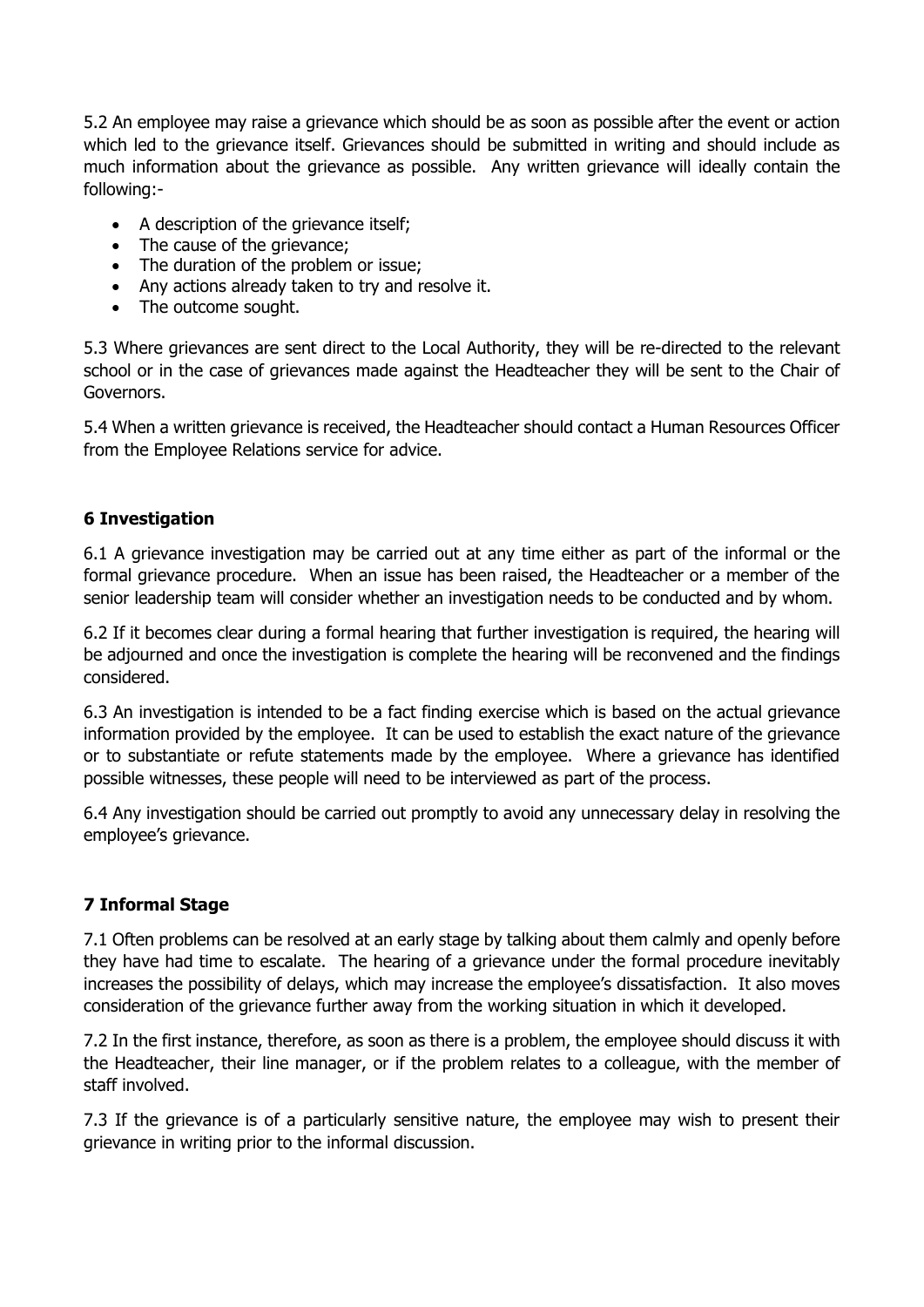7.4 There will be some issues which will not be appropriate for any immediate line manager other than the Headteacher or Governing Body to deal with (e.g. a grievance against the line manager or a policy or action imposed directly by the Headteacher). In these cases the line manager may refer the matter directly to the Headteacher or if the complaint is against the Headteacher to the Chair of Governors.

7.5 At the informal stage of the procedure it may be appropriate for the employee to seek assistance from whatever source they feel may help improve the situation. This may include a trade union/professional association representative or a work colleague, either of whom may be able to act as an intermediary.

7.6 The line manager should arrange to meet with the employee to consider the grievance and respond at the end of the meeting or by the end of the next working day (or within a reasonable timescale agreed with the employee but not more than 5 working days).

7.7 Should the line manager need to investigate the issue further, the employee should be informed and arrangements made for an appropriate time to reconvene the meeting.

7.8 A management note will be made of the outcome of the discussions and any resolutions to be implemented.

# **8 Formal Stage**

8.1 Raising a Formal Grievance 8.1.1 Where informal resolution of a problem is not possible or where an employee continues to be aggrieved despite attempts to resolve the matter informally, they should submit their formal grievance, in writing, to the Headteacher. The written grievance should detail the exact nature of the grievance and if possible, what resolution the employee is seeking.

8.1.2 If the grievance is against the Headteacher the employee should write to the Chair of Governors. In this instance the Chair of Governors or other previously nominated governor will assume the role assigned to the Headteacher in the formal stages of the procedure. The standard procedure will apply to all other aspects of the grievance.

8.1.3 The Headteacher or Chair of Governors will consider whether an investigation or further investigation is required prior to any formal hearing taking place.

# **8.2 Grievance Hearing**

8.2.1 Depending on who the grievance is against, it will be heard by either the Headteacher or a panel of governors. If the grievance is against another individual at the school or is in relation to something that another individual has done, it will be heard by the Headteacher. If the grievance is against the Headteacher or in relation to general school issues, it will be heard by a panel of governors.

8.2.2 If the Headteacher is responsible for hearing the formal grievance they will be responsible for arranging the formal grievance hearing which should be heard within 10 working days of receipt of the grievance or as soon as practicable within 28 calendar days.

8.2.3 If a Panel of Governors will be hearing the formal grievance, the Chair will need to ask the clerk to the Governors to arrange the formal grievance hearing which should be heard as soon as practicable, but certainly within 28 calendar days.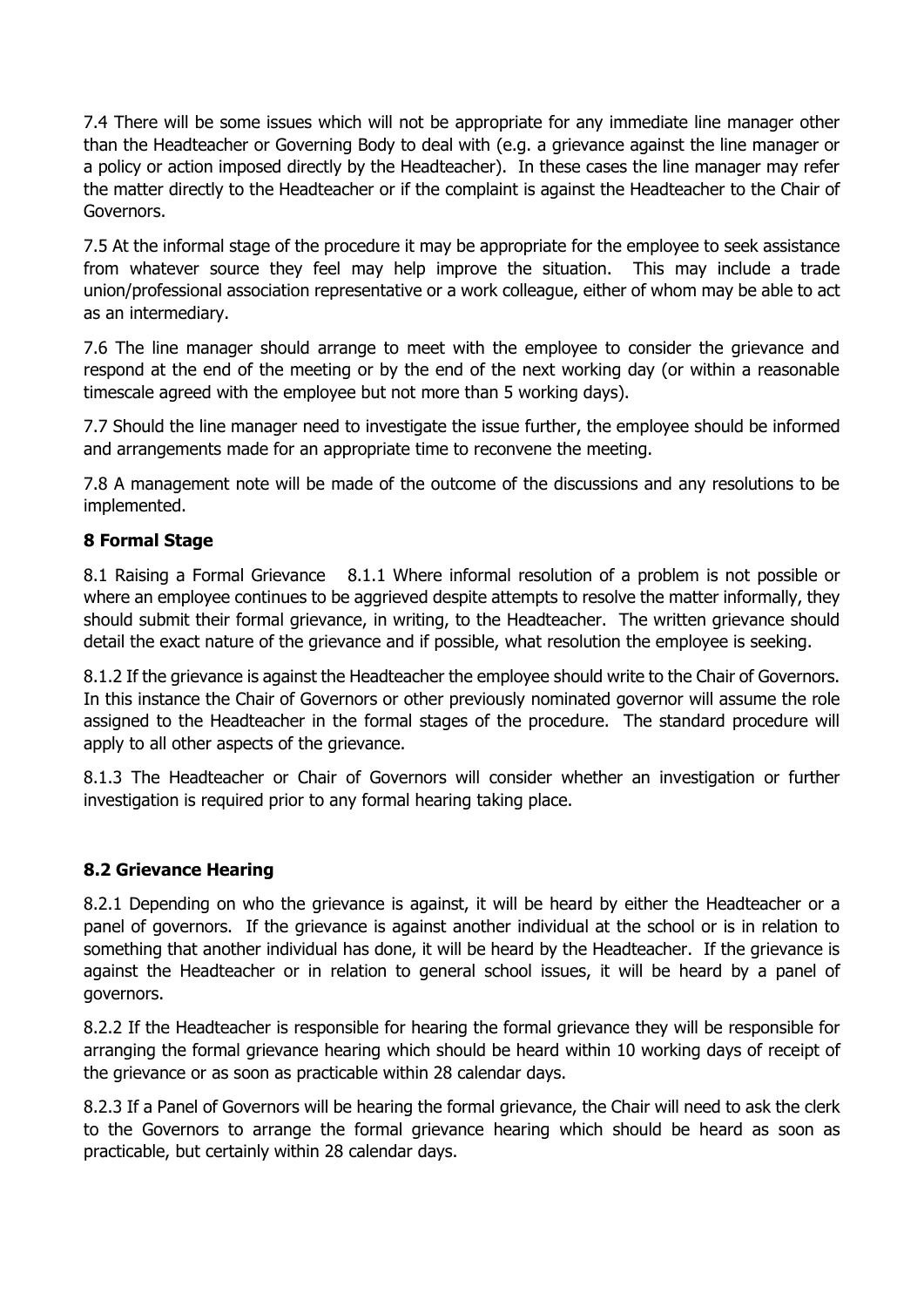8.2.4 The employee may be accompanied to the hearing by a work colleague or trade union/professional association representative (practicing solicitors are excluded). The Headteacher/Governor Panel Chair may seek advice from and/or attendance by, a HR Officer from the LA Schools' HR Employee Relations Team.

8.2.5 Any relevant documentation to be referred to as evidence at the hearing will be submitted no fewer than 10 working days before the date of the hearing to the Headteacher/Governor Panel Chair, who will arrange for copies of the documents to be circulated to all parties at least 3 working days before the hearing.

8.2.6 At the hearing, the Headteacher/Governor Panel Chair will invite the employee to put forward their case and refer to any documentary evidence as appropriate. In the event that witnesses are providing evidence, their submissions will be included in the hearing paperwork.

8.2.7 Once the employee has put forward their case, the Headteacher/Governor Panel Chair and any HR Officer in attendance will question the employee, their representative and any witnesses as necessary in order to gather as much information about the case as possible.

8.2.8 The Headteacher/Governor Panel Chair may decide that further investigations are necessary before being able to reach a decision in which case the hearing will be adjourned and reconvened.

8.2.9 The Headteacher/Governor Panel Chair will normally announce their conclusions at the end of the hearing and in any case, within 3 working days of the hearing.

8.2.10 The outcome of the hearing will be confirmed in writing to the employee, by the Headteacher/Governor Panel Chair, within 5 working days of the date of the hearing. The letter will summarise the hearing, advise the employee of the conclusions made and advise the employee of their right of appeal.

# **9 Appeal**

9.1 If the employee continues to be aggrieved in respect of their complaint, they may exercise their right of appeal and write to the person named in the Hearing outcome letter (normally the Headteacher) within 10 working days of the hearing, requesting that their appeal is heard by a panel of governors or further panel of governors.

9.2 The timescales for arranging the appeal hearing will be in line with those for the grievance hearing. The employee once again has a right to be accompanied.

9.3 The Governing Body will nominate a panel of three governors who will act impartially to hear the appeal. Governors hearing appeals should not have heard any previous hearing in respect of the grievance raised.

9.4 The appeal hearing will follow the procedure as set out at Appendix B.

9.5 The decision of the appeal hearing will be final.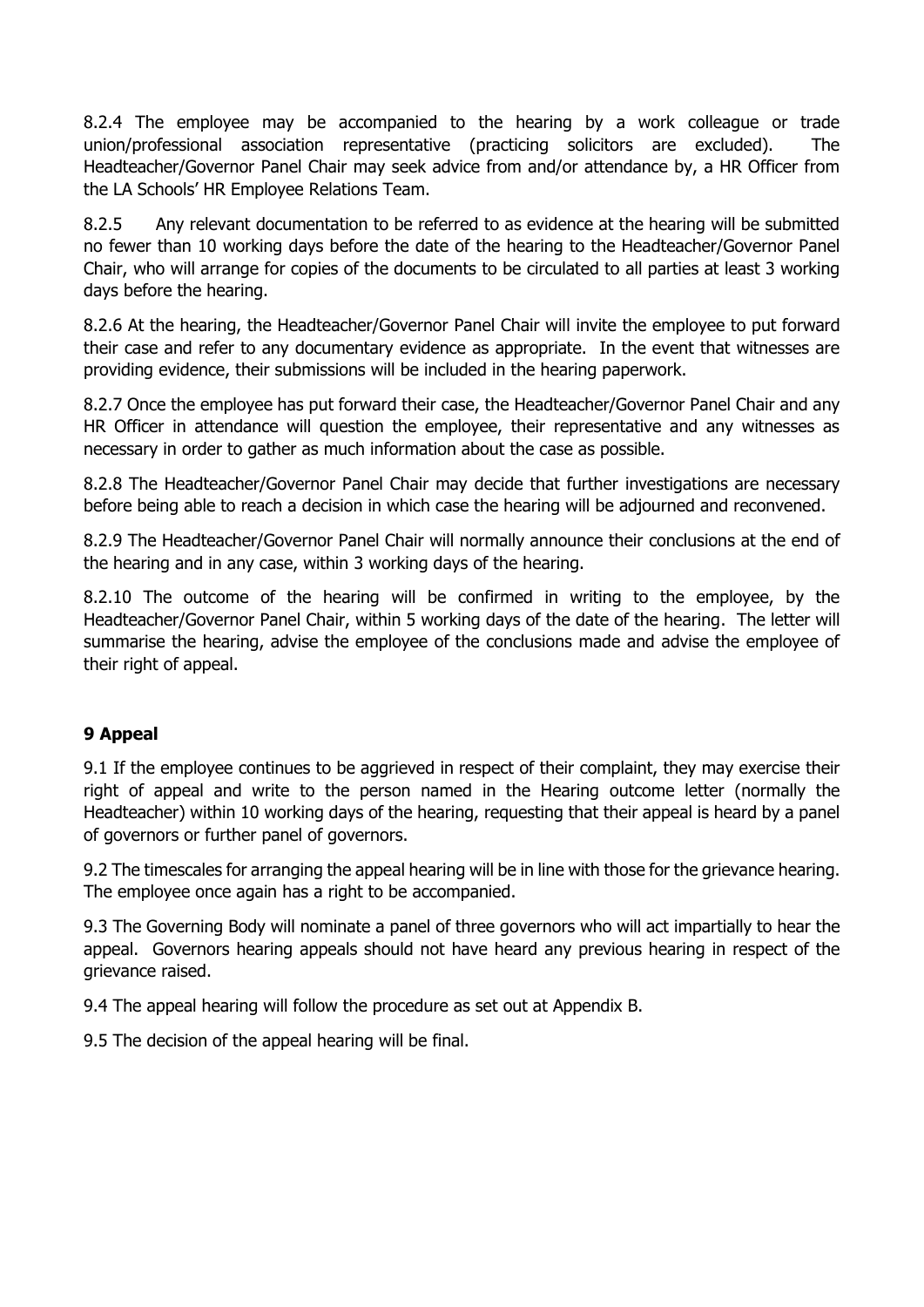# **10 Handling grievances raised by the Headteacher**

#### 10.1 Informal Stage

10.1.1 Headteacher grievances should be resolved informally where possible by direct approach to the person(s) concerned. If it is not resolved they should discuss the matter with the Chair of Governors who in turn may, with agreement, discuss the grievance with all parties concerned eg. Governor Services. Head teachers are advised to consult with their trade union/professional association representatives as appropriate.

10.1.2 If the grievance is against the Chair of Governors, the Head teacher should consult with the Director for Children's Services (or representative such as Governor Services) in the first instance.

#### 10.2 Formal Stage and Appeal

10.2.1 Where the matter is not resolved by means of the informal process, the Headteacher should submit a formal written grievance to the governors. An HR Officer may be in attendance at formal stage hearings to offer advice to the panel hearing the appeal.

#### 10.2.2 Grievances against the Governors

(a) A governor panel hearing will be arranged within 10 working days of receipt of the formal grievance or as soon as practicable thereafter. The Headteacher and any other teacher involved will be entitled to be accompanied at the hearing by a work colleague or trade union/professional association representative. The Headteacher will be notified in writing of the outcome of the hearing within 5 working days.

(b) If the Headteacher continues to be aggrieved they will have the right of appeal to a further (new) panel of governors. The decision of the appeals panel is final.

# 10.2.3 Grievances against the Chair of Governors

(a) A Governor panel hearing (excluding the Chair of Governors) will be arranged within 10 working days of receipt of the formal grievance or as soon as practicable thereafter. The Headteacher and any other teacher involved will be entitled to be accompanied at the hearing by a work colleague or trade union/professional association representative. The Headteacher will be notified in writing of the outcome of the hearing within 5 working days.

(b) If the Headteacher continues to be aggrieved they will have the right of appeal to a further (new) panel of governors. The decision of the appeals panel is final.

#### 10.2.4 Grievances against the LA (Only applies to Community/V.C schools)

(a) The Headteacher will be advised that the matter will be referred to the LA in writing within 5 working days of receipt of the written grievance. The governors should then forward the grievance to the Director for Children's Services together with the reasons for the referral.

(b) The Director for Children's Services (or their representative) should arrange by letter a hearing with the Headteacher and their work colleague or trade union/professional association representative within 10 working days of receipt of the written grievance or as soon as practicable thereafter. The letter should also include the reasons why the Governing Body has referred the grievance to the local authority. The outcome of the grievance hearing should be sent by the Director for Children's Services (or their representative) within 5 working days to the Headteacher and copied to the Governing Body.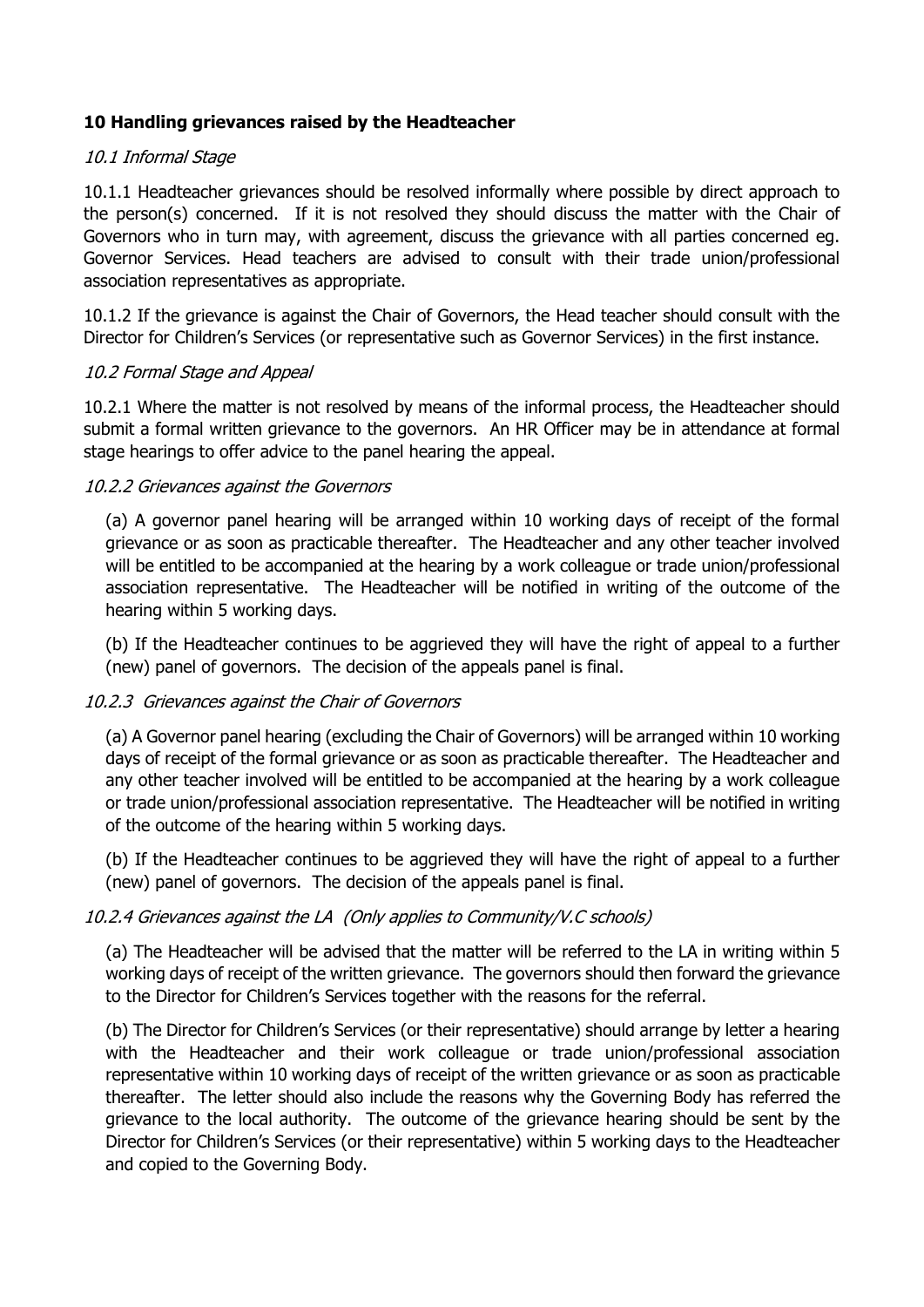(c) If the Headteacher remains aggrieved they would have the right of appeal to the LA Personnel Appeals Committee.

# **11 Mediation**

11.1 Good practice suggests that mediation can be a helpful accompaniment to resolving employee grievances at various times throughout the process particularly where there may be relationship difficulties. Mediation is voluntary and as such should not be forced on individuals involved in any grievance.

11.2 Nothing in this procedure should prevent the school engaging in a mediation process to overcome any difficulties for the benefit of the school.

11.3 The HR Employee Relations team may provide mediation where appropriate either directly (the school may be charged for this facility if they do not purchase the employee relations SLA) or through external bodies (schools will need to pay for this facility) to assist in the resolution of grievances.

#### **12 Handling grievances raised during the course of disciplinary action**

12.1 An employee may raise a grievance after disciplinary or capability procedures have begun, on the grounds that the disciplinary or capability action amounts to unlawful discrimination or that the employee believes that disciplinary or capability action has been taken for some other reason than conduct or capability or that they believe the process has been flawed.

12.2 If the grievance is related to the disciplinary matter, the grievance will be heard as part of the disciplinary proceedings.

12.3 In cases where an employee raises a grievance during the course of the disciplinary procedure that is unrelated to the disciplinary matter under investigation, the grievance will be heard in parallel with disciplinary proceedings. The raising of a grievance will not delay disciplinary proceedings.

Advice should be sought from the Schools' Human Resources Employee Relations team in these cases.

#### **13 Handling collective grievances**

13.1 In cases where a group of employees at Parley First School wish to make the same complaint, the grievance can be heard as a collective grievance, unless it is already the subject of an Authority wide collective grievance.

13.2 The group may nominate an appropriate representative to make the grievance on the employees' behalf. The appropriate representative should be a member of the group of employees, nominated by the group.

13.3 The same procedure will apply as detailed in section 5, but it will be the responsibility of the representative to inform all employees involved of progress.

13.4 In any of these cases, an employee may not raise the same grievance individually.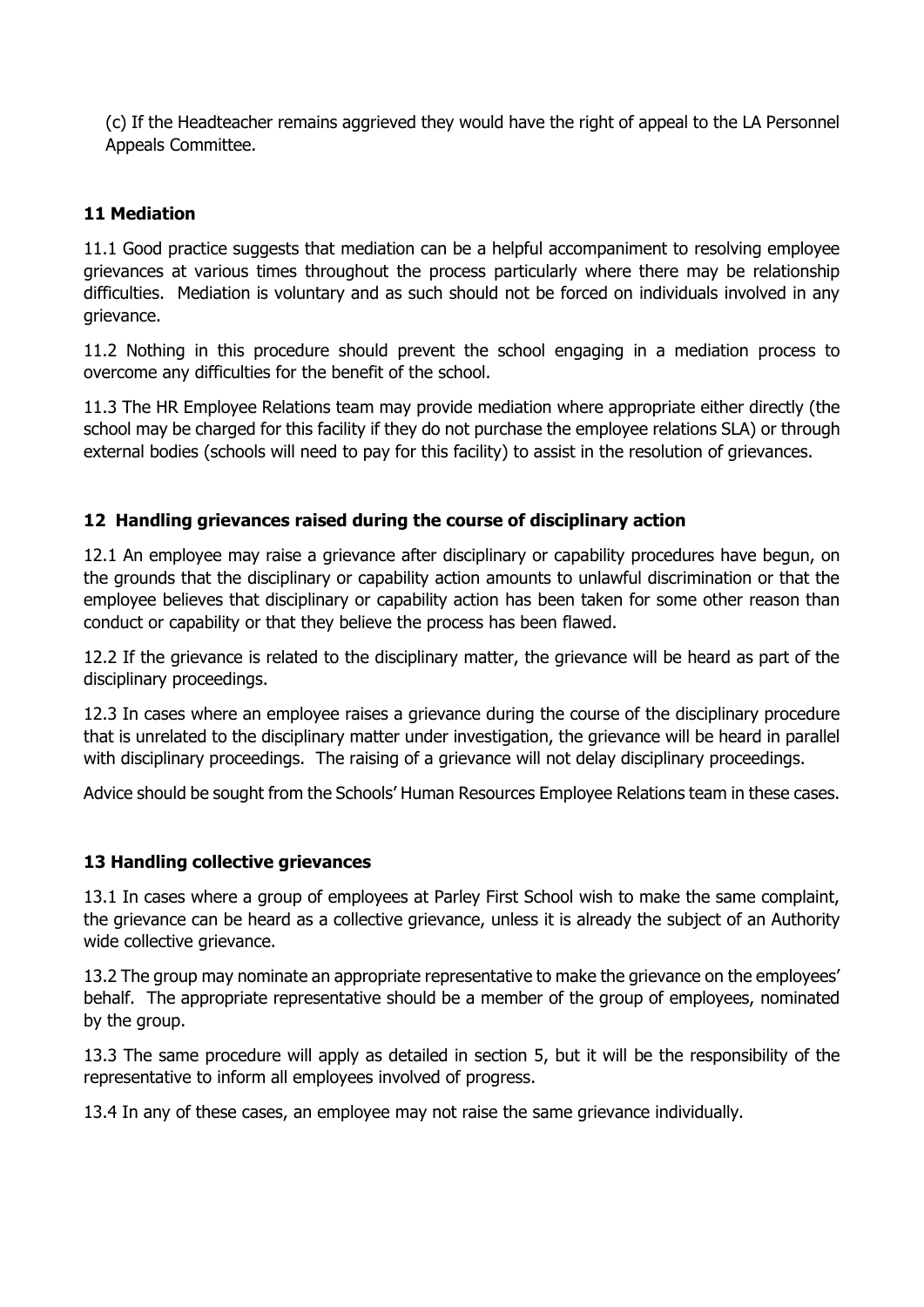# **14 Record keeping / monitoring**

14.1 The Headteacher will maintain a summary record of any grievance raised in the school. In all cases, written records of the grievance will be kept in accordance with the Data Protection Act 1998. Employees have the right to request access to the records.

14.2 The records will include:

- The nature of the grievance:
- A copy of the written statement made by the employee;
- A copy of the Headteacher's response;
- Any action(s) taken and the reason(s) for the action(s);
- Investigation notes
- Whether the employee exercised their right of appeal;
- The outcome of the appeal;
- Any subsequent developments.

# **15 Review of Procedure**

15.1 This procedure will be reviewed periodically to ensure that it meets with statutory requirements and best practice guidance provided by ACAS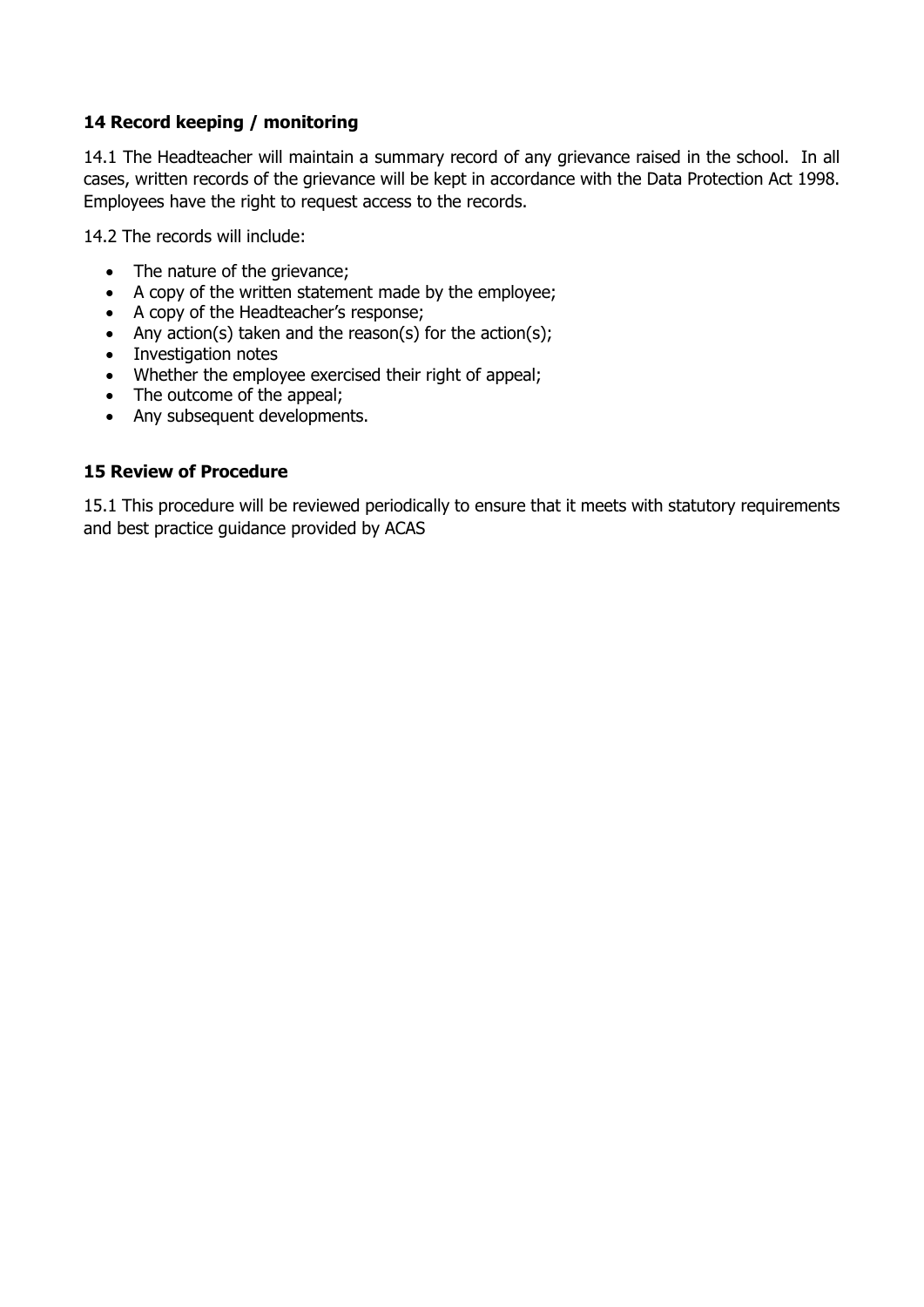# **Appendix A Grievance Procedure Flowchart**

Employee seeks personal resolution to avoid moving to a formal grievance in first instance by directly approaching member of staff concerned, with intermediary if required. If issue not resolved move to:-